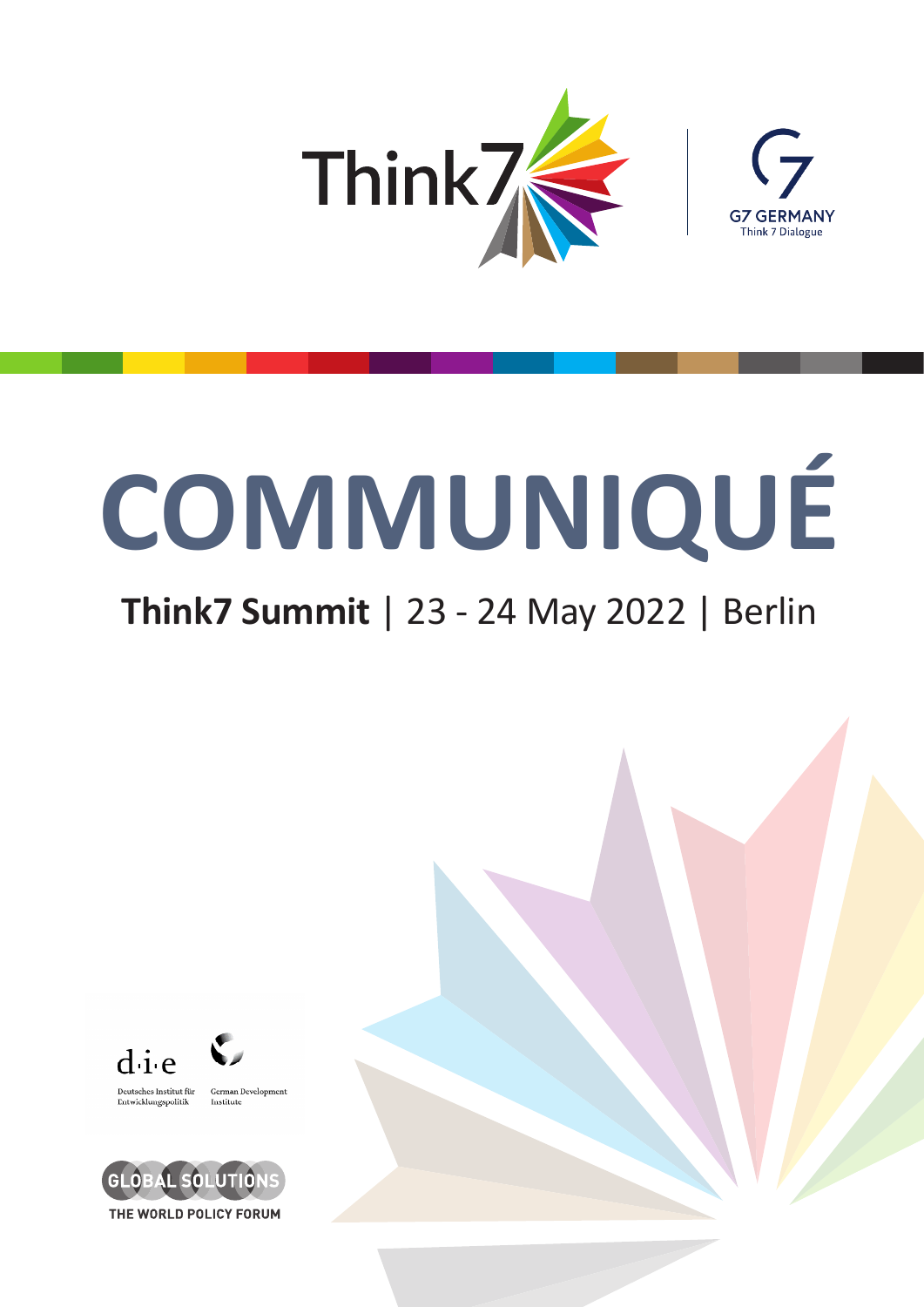# About Think7



Think7 is an engagement group of leading think tanks from the G7 countries. It works to develop and propose research-based policy recommendations to support the German G7 presidency. The Think7 process is jointly coordinated by the Global Solutions Initiative and the German Development Institute / Deutsches Institut für Entwicklungspolitik (DIE) during the German G7 presidency 2022.



# German Development Institute / Deutsches Institut für Entwicklungspolitik (DIE)

The German Development Institute / Deutsches Institut für Entwicklungspolitik (DIE) is one of the leading research institutions and think tanks for global development and international cooperation worldwide. It is located in the UN city of Bonn. DIE's work is based on the interplay between research, policy advice and training. DIE is building bridges between theory and practice.



# Global Solutions Initiative

The Global Solutions Initiative is a global, nonprofit and non-partisan platform for ideas. It advances global economic, environmental, and social prosperity by connecting thought leaders and decision makers, visionaries and pragmatists. Headquartered in Berlin, the Global Solutions Initiative proposes research-based policies to the G20, the G7, and beyond. Annually, it hosts the Global Solutions Summit in Berlin, a festival of ideas for better global governance.

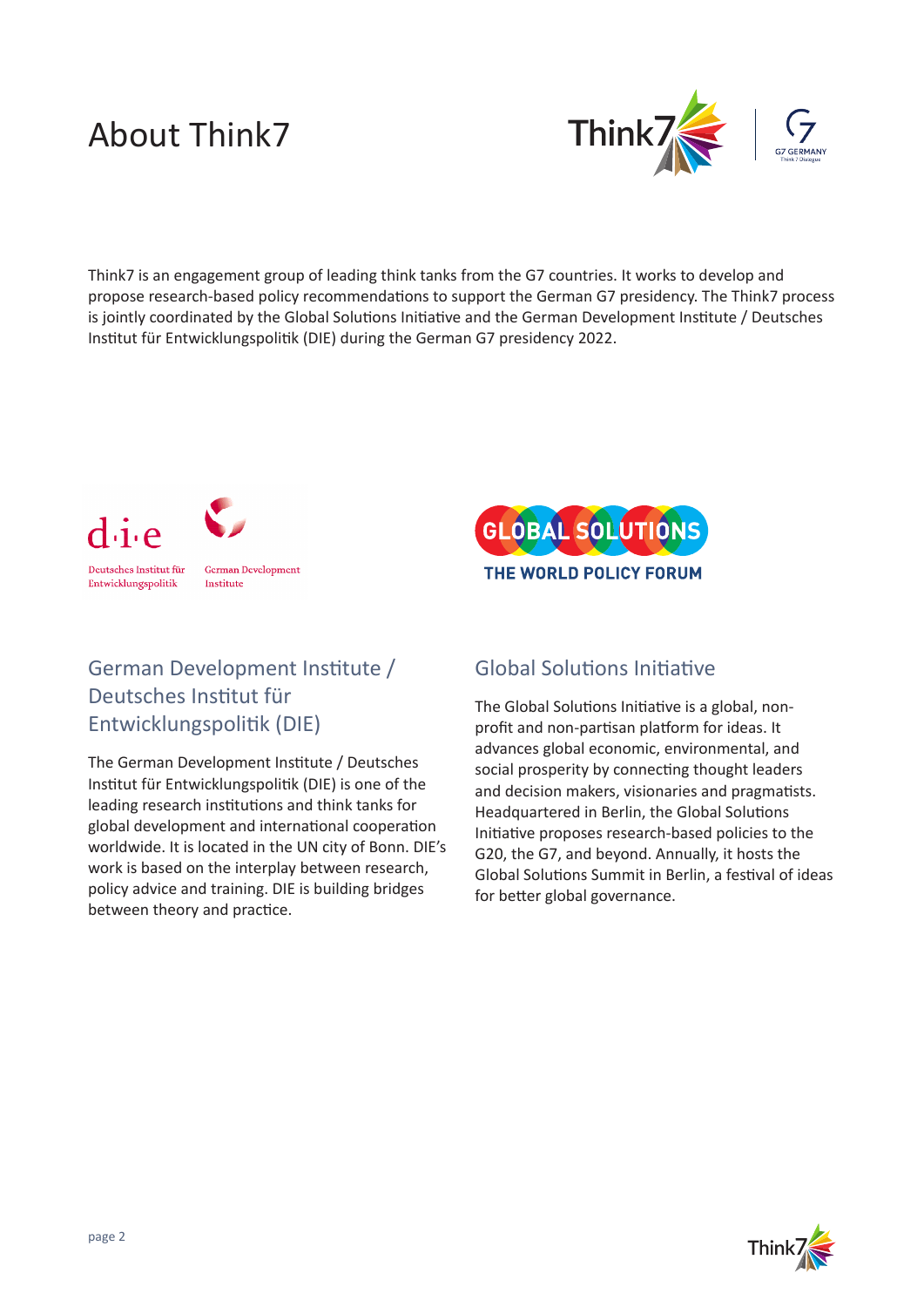# Table of contents

| 4               | Preamble: A vision for the G7 amid a "Zeitenwende" |
|-----------------|----------------------------------------------------|
| 6               | Policy proposals for the priorities of G7 Germany  |
| 12 <sub>1</sub> | Think7 task forces: Issue papers & policy briefs   |

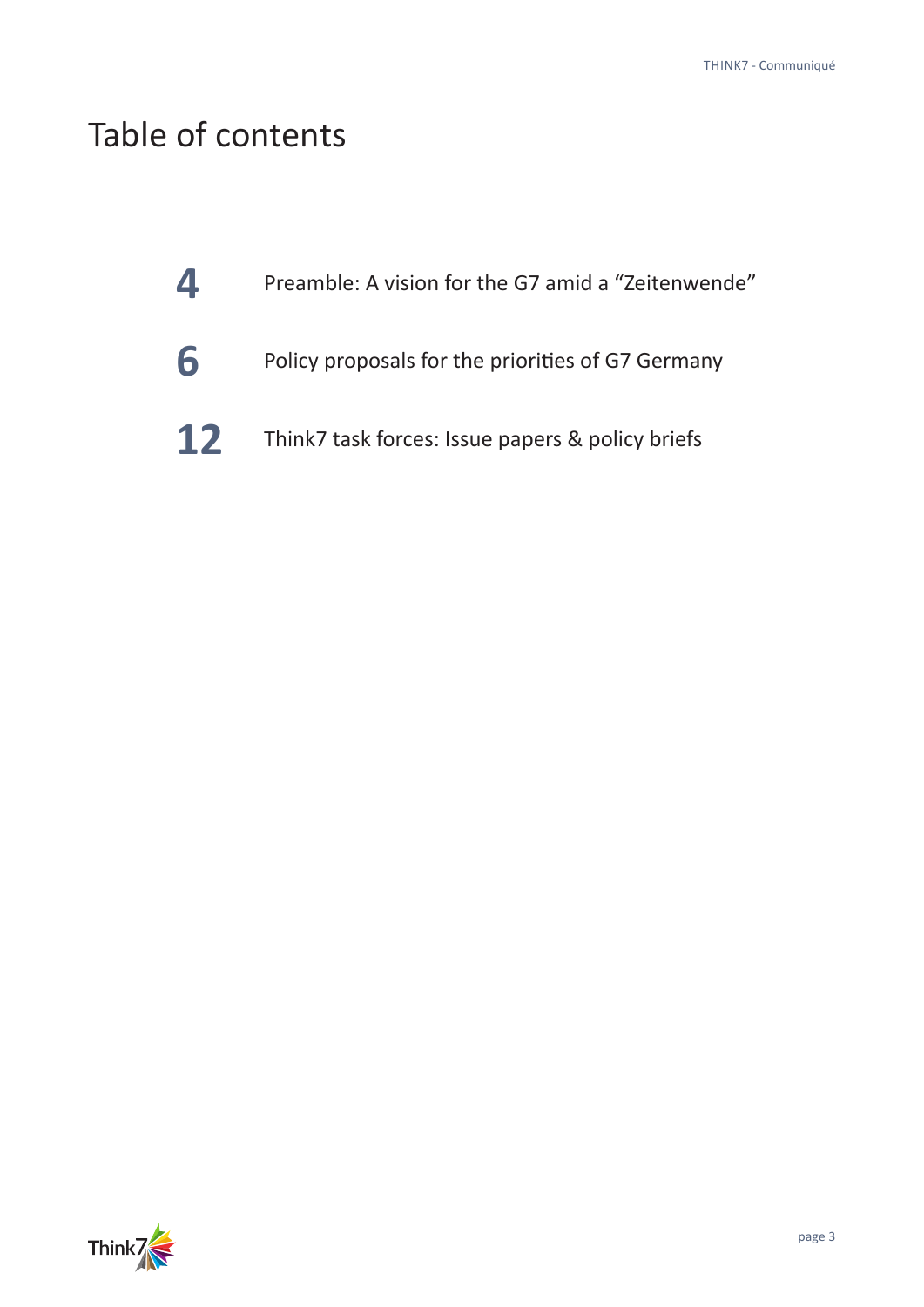# I. Preamble: A vision for the G7 amid a "Zeitenwende"

The post-World War II order was built under the threat of planetary destruction from nuclear weapons and has ensured that further worldspanning armed conflicts did not occur. Meanwhile, other existential threats have come to the fore, among them pandemics, climate change, biodiversity loss, and rising inequalities. Addressing these existential threats, and other global challenges, requires urgent action in this decade as the window of opportunity to secure a liveable future is rapidly closing.

These challenges can be tackled effectively only through collective global action that promotes human well-being within planetary boundaries. The G7 must firmly acknowledge that an effective response to these threats can only be found in an inclusive, rules- and values-based international order, supported by permanent international institutions that recognize universal human rights and the sovereignty of nation-states, along with regional bodies and agreements consonant with this approach.

Russia's invasion of Ukraine has radically changed the geopolitical realities upon which our multilateral system is built. In this context we welcome the invitation from Chancellor Olaf Scholz as G7 President to the leaders of Indonesia, India, and South Africa, representing current and (prospective) future G20 presidencies, as well as the President of Senegal as Chairperson of the African Union, to participate at the G7 Summit in June in Elmau. The G7 should take the opportunity in this extended format to achieve an immediate ceasefire for Ukraine.

Against the background of urgently needed collective action and amid a "Zeitenwende" in geopolitical relations, we make three overarching recommendations to realize continued multilateral cooperation. In the second part of this communiqué we present research-based policy recommendations developed in the Think7 task forces in response to the priority agenda of the German G7 presidency.

## **1. Commit to strengthening multilateralism and preserve the G20 as an effective forum for global problem-solving**

The G7, acting in collaboration with the G20, should firmly resist a fallback into a polarized world, governed by destructive competition expressed through the exercise of military and economic power, thereby undermining the achievements of the global community regarding peace, multilateralism and its rule-based institutions. The G7 must fully support and engage in the G20 format and advocate the common purpose of both forums to solve the world's existential challenges, realizing its power to initiate global collective action. This can serve the preservation of an inclusive, rules- and values-based multilateralism.

The G7 should commit to substantial actions and invite the G20 to join forces to ease the multiple crises for the most vulnerable countries caused by the war in Ukraine, e.g., rising food prices, soaring public debt or refugee inflows.

When an encompassing multilateral approach to global problems is currently impossible due to the non-cooperation of powerful states, then plurilateral alliances among like-minded countries that serve the global common good should be mobilized. The idea of an open and inclusive "climate club" in which countries commit to the requisite climate action, and high-income countries

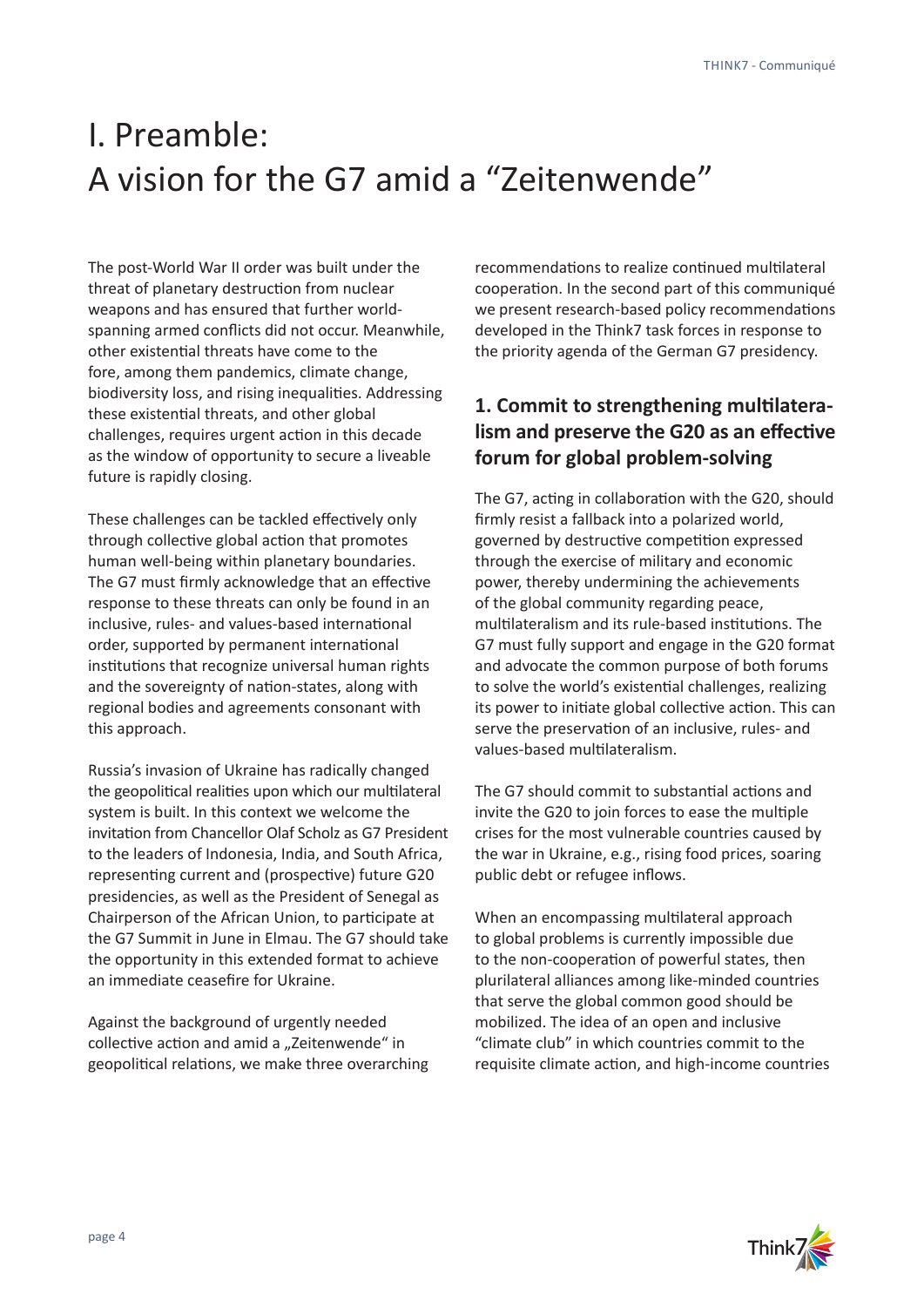provide resources to enable low-income countries to join, can be complemented by like-minded coalitions to drive forward global solutions for global issues such as health, committed to universal health coverage and pandemic preparedness and response; digital empowerment, fostering a global regulation of the digital age to make it more just, transparent and innovative; and likeminded economic coalitions, in which members commit to the maintenance of political, social and environmental principles as the basis for their trading relationships. A current example is the 'Global Alliance for Food Security' discussed and to be decided at the G7 Summit in Elmau. These like-minded coalitions need to be firmly embedded within multilateral arrangements, ensuring they are open for all countries, are inclusive in their modes of decision-making and adhere to the principles of transparency and accountability.

## **2. Lead by example for a systemic transformation enabling human well-being within planetary boundaries; provide appropriate measures of prosperity beyond GDP**

The G7 must strive to transform its economies so that they enable human well-being for citizens in their communities, within planetary boundaries which are currently exceeded by far. This entails a systemic transformation, including socially acceptable market and non-market instruments to address climate change, biodiversity loss and ocean pollution, achieving gender equality, empowerment of all citizens, promotion of open and inclusive democracies, a human-centered trading system and a circular economy, a green energy transition,

and steps to end the current pandemic and prevent the next one. Assessing the success of a systemic transformation requires appropriate measures of prosperity that consider environmental and social dimensions in addition to the economic dimension (GDP). The G7 can lead by example by starting an initiative in this direction together with the UN, OECD, and G20. Active collaboration with the G77 – including its institutional strengthening – should additionally be sought.

#### **3. Bridge existing policy silos to exploit complementarities**

The systemic nature of the required transformations necessitates that existing policy silos be bridged and combined so that complementarities between the areas can be harnessed and opportunities are not lost. The agenda-setting flexibility of the G7, combined with significant degrees of freedom for the presidency in developing formats for dialogue and deliberation, makes the G7 an ideal forum for purpose-driven, horizontal approaches to address global challenges, which must also include civil society voices. These approaches may include cross-sectoral working groups and task forces or combined ministerial meetings. The existing engagement groups of the G7 need to have a permanent role across presidencies. This is also true for a multi-stakeholder approach, inviting NGOs, scientists, representatives from civil society and the most vulnerable social groups to a permanent G7 forum. Such a permanent involvement and forum fosters the accountability, consistency and implementation of G7 decisions.

*In the next section, we present proposals that are aligned with the priorities of the G7 presidency.*

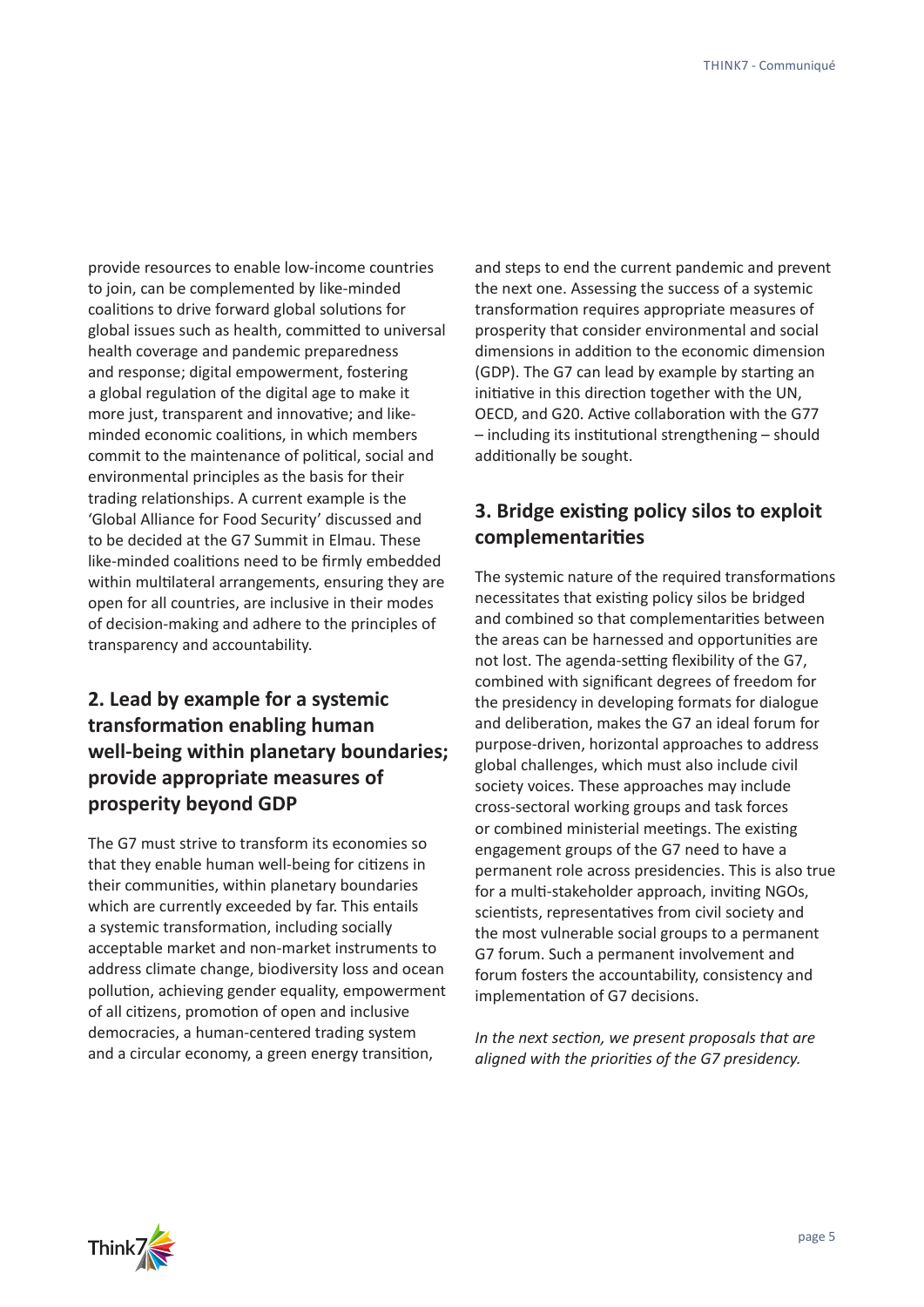# II. Policy proposals for the priorities of G7 Germany

# 1. G7 policy priority: A sustainable planet

- **Create (open and inclusive) climate clubs** with a G7 core in close partnership with the EU members and other countries willing to join to lower greenhouse gas emissions by 60% by 2030 compared with 2010 levels, including by a) ending coal-fired electricity by 2030 at the latest; b) ending new upstream coal, oil and gas supply infrastructure projects; c) preserving peatland and growing over one trillion trees (ensuring appropriate species in appropriate locations); d) expanding land and marine protected areas to over 30% of their national territory, supporting this for all the oceans and reducing plastic pollution; e) a joint approach to carbon pricing with a common price floor and a differentiated and fair carbon border adjustment mechanism to avoid carbon leakage; and f) shaping climatefriendly cryptocurrency regulations and clean IT by design, while supporting community networks, engineering, experts and other knowledge, appropriate legal instruments, and the "voluntary cooperation" noted in Article 6 of the Paris Agreement. (2, 9, 10, 12, 13, 14, 18, 22)
- **End fossil fuel subsidies.** Freeze, reduce and end all fossil fuel subsidies by stopping those for the development, production, use and distribution of coal in 2022, of non-offset heavy oil by 2023, non-offset light oil and natural gas by 2024, and all nature-harmful ones by 2025, while shifting these energy subsidies to renewable sources in proactively identified suitable sites and natural carbon sinks, in ways that reduce inequality and benefit the poor. (5, 7, 17)
- **Expand climate finance** for developing countries by G7 governments together filling the gap this year to reach the promised \$100 billion per year, and increasing this amount each year, by using their share of the new International Monetary Fund's Special Drawing Rights and financing from multilateral development banks as the Asian Development Bank and "debt for nature" swaps, in ways that advance integrated climate mitigation, adaptation and resilience goals and bring broad nature-positive benefits, while supporting MSME financing through a digital utility. (3, 4, 5, 10, 19)
- **Bolster biodiversity** through socially just and inclusive nature-based solutions as a core component of climate-resilient development. Preserve all old-growth forests and all peatlands; build and maintain green and blue urban infrastructure; protect wetlands, mangroves, coral reefs, and other biomes; stop overfishing; create clean water; and respect indigenous peoples' rights and involve them, local communities and sub-national governments in the designing and delivering of the necessary programs. (16, 22)
- **Strengthen sustainable agriculture,** food and water security, to support planetary and human health, by shifting supports from animal to plant production and consumption; removing environmentally damaging subsidies that incentivize soil and water degradation and overfishing; enforcing environmental protection laws; raising animal welfare standards; and harnessing local and indigenous knowledge on sustainable environmental management practices to support livelihoods. (11, 15)

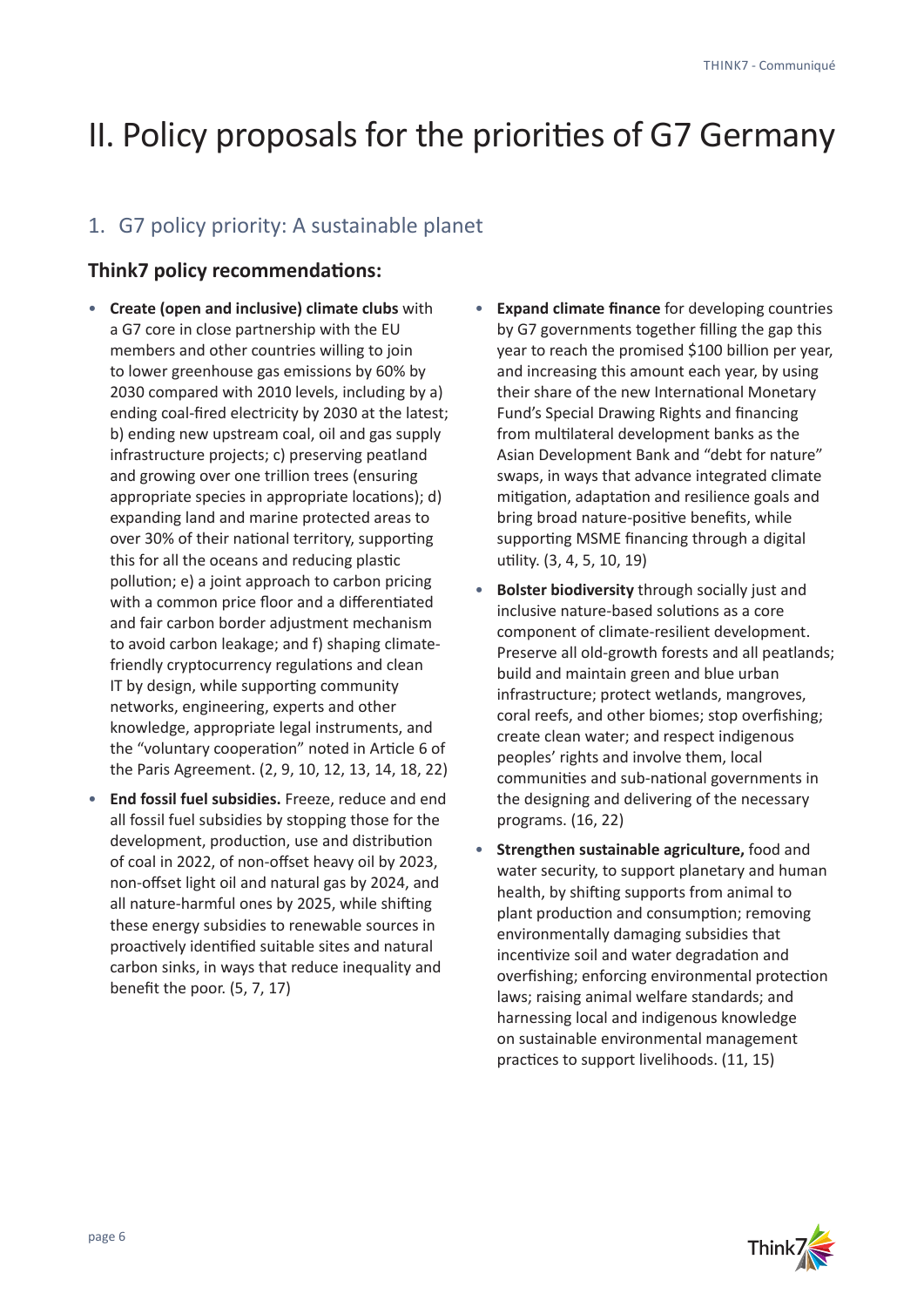## 2. G7 policy priority: Economic stability and transformation

- **Deal with short-term emergencies and pursue long-term objectives:** As the global economy was slowly emerging from the COVID-19 pandemic in 2022, the road to sustainable economic recovery has been interrupted by the Russian invasion of Ukraine. In the short term, the G7 needs to ensure aid and relief to low-income countries that have suffered disproportionately from the COVID-19 pandemic as well as address the crisis in Ukraine and deal with the impact of the war on lives and livelihoods. At the same time, it needs to keep track of long-term objectives. A new global bargain is needed to support long-term economic growth, accelerate the energy transition and the decarbonisation of the world economy, and tackle all forms of inequalities and intergenerational injustices. (23, 55)
- **Expand measurement of prosperity:** Provide a wider set of measures of prosperity – extending beyond GDP and accounting for social and environmental dimensions – in order to assess the effectiveness of transformative policies, in particular with respect to their social and environmental outcomes in addition to their economic outcomes. (26)
- **Implement complementary social policies:**  Among the necessary policies to ensure a socially just transformation is the provision of enhanced universal social protections including basic services complemented with social protection floors. (24, 29, 30). Social cohesion and social justice are prerequisites for any transformative policy to be successful as long-term resilience will be required to cope with transformations. This holds in general, but especially in liberal democracies because the electorate will otherwise turn against the policies. Investments in cohesive societies will be necessary and will take different forms, e.g., through adequate education and training, guaranteed access to universal basic services, reformed tax systems and global universal basic incomes. (24, 25, 26, 29, 33, 34)
- **Apply multilevel governance, including the particular strengthening of the regional level:**  large-scale transformation requires a multi-level governance approach as cities and communities are drivers of the transformation. Transitions to net-zero should be achieved through enhancing social justice and undertaking a multi-layer approach that embraces different levels of society: the micro, the macro, the meso and exo levels, with a particular focus on the latter levels relating to the role of citizens, communities, civic organisations, and governmental bodies. (27, 36)
- **Scale up sustainable finance and investment to enable sustainable economic recoveries:** To scale up sustainable finance and align all financial flows with climate and sustainability goals, the G7 needs to intensify efforts to develop, align and implement science-based sustainable finance taxonomies; make disclosures of climate-related risks and opportunities mandatory for all publicly quoted companies, large private companies, and supervised financial institutions; and adjust prudential frameworks to account for climaterelated and other environmental risks. The G7 should also enhance the role of its national development banks in financing a just transition and demand from all public financial institutions and central banks that these decarbonise their portfolios and operations. (57)
- **Take the lead on the introduction of Central Bank Digital Currencies (CBDC):** To enhance global financial stability, the G7 needs to take a lead in creating coherence and in avoiding a fragmented CBDC system at the global. A series of "Learning Pilot" implementations is proposed which allow for oversight and support for the development of CBDCs in 3 economies – with financial and technical support by G7 central banks, BIS, World Bank, IMF and other relevant international financial institutions to foster interoperability. (51)

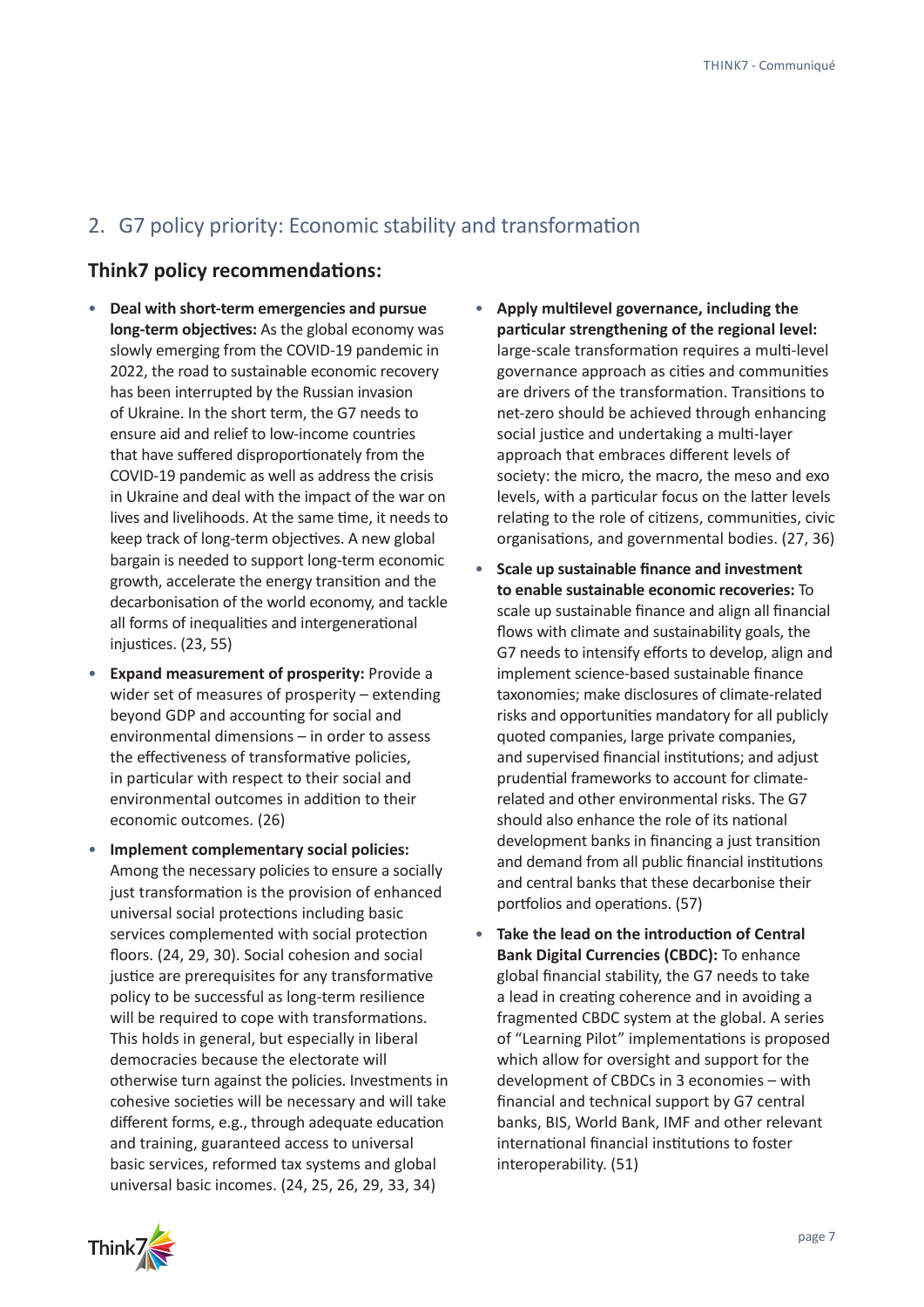#### • **Address the debt crisis in the Global South:** The international community urgently needs to devise a framework for addressing debt sustainability problems to provide all countries with the fiscal space to respond to the COVID-19 crisis and invest in the SDGs and climate resilience. The IMF has called for improvements to the G20 Common Framework and highlighted the urgency of establishing mechanisms that ensure coordination and confidence among creditors and debtors. The G7 now has the opportunity to initiate critical steps to turn the Common Framework into a useful structure for delivering speedy and efficient debt relief for countries that need it involving public and private creditors. (56)

- **Create a trading system that works for our global commons:** The WTO is a central multilateral institution that is important for securing shared prosperity. Its realm must be broadened with regard to governance of sustainability aspects of trade (e.g., through WTO subsidy rules or an Environmental Goods Agreement). The G7 should support a successful 12th Ministerial Conference and continue its leadership to reform the WTO including through the use of plurilateral negotiations. (46)
- **Increase resilience of global value chain networks:** foster cooperation to secure strategically important Global Value Chains (GVC) by forming a global alliance with likeminded countries to take collaborative action and protect GVC networks. (52)
- **Ensure food security, short- and long-term:** Food security is a human right and an essential basic service. Agricultural supply chains are under significant pressure due to the war in Ukraine, and they also need particular attention due to their intricate relation to climate change. (50)

# 3. G7 policy priority: Healthy lives

- **Invest in global health by installing a Global Health Compact 2030** focusing on strengthening the global health architecture, investing in pandemic preparedness and response, as well as building a global equity-oriented R&D and innovation system in global health. (58)
- **Address equity & fulfil existing promises:**  Reallocate and distribute the COVID-19 vaccines pledged in 2021 and ensure 'last mile delivery' of vaccines with the aim of ending the pandemic in 2022 or in the course of 2023. (61, 62, 70)
- **Strengthen multilateral health governance and investment in global public goods:** G7 countries should provide global leadership and step up investments in global health infrastructure with regard to prevention, treatment, research, human resources, and rapid crisis response, both at home and abroad. Concretely this means installing a new ministerial-level Priority Infrastructure Taskforce to give effect to the G7 Global Health Compact priorities as well as to increase individual assessed contributions to 50% of WHO financing by 2028 and agree on a target of 75% by 2034. (64, 66) Further, the fragmentation of the global health architecture and system urgently needs to be proactively reduced. To do so, an Inter-Agency Standing Committee for Global Health should be tasked with improving coordination. The ACT-Accelerator and COVAX facility should be embedded within the existing global health governance architecture. In the multi-level dialogue processes for shaping national healthcare systems further focus should be placed on the decarbonisation of health care facilities. (64, 67)
- **Enhance surveillance, pandemic preparedness & response:** Establish a Planetary Health Taskforce to coordinate the cross-sectoral monitoring of health risks emerging at the interface of environmental and climatic changes, human and animal health (regarding both

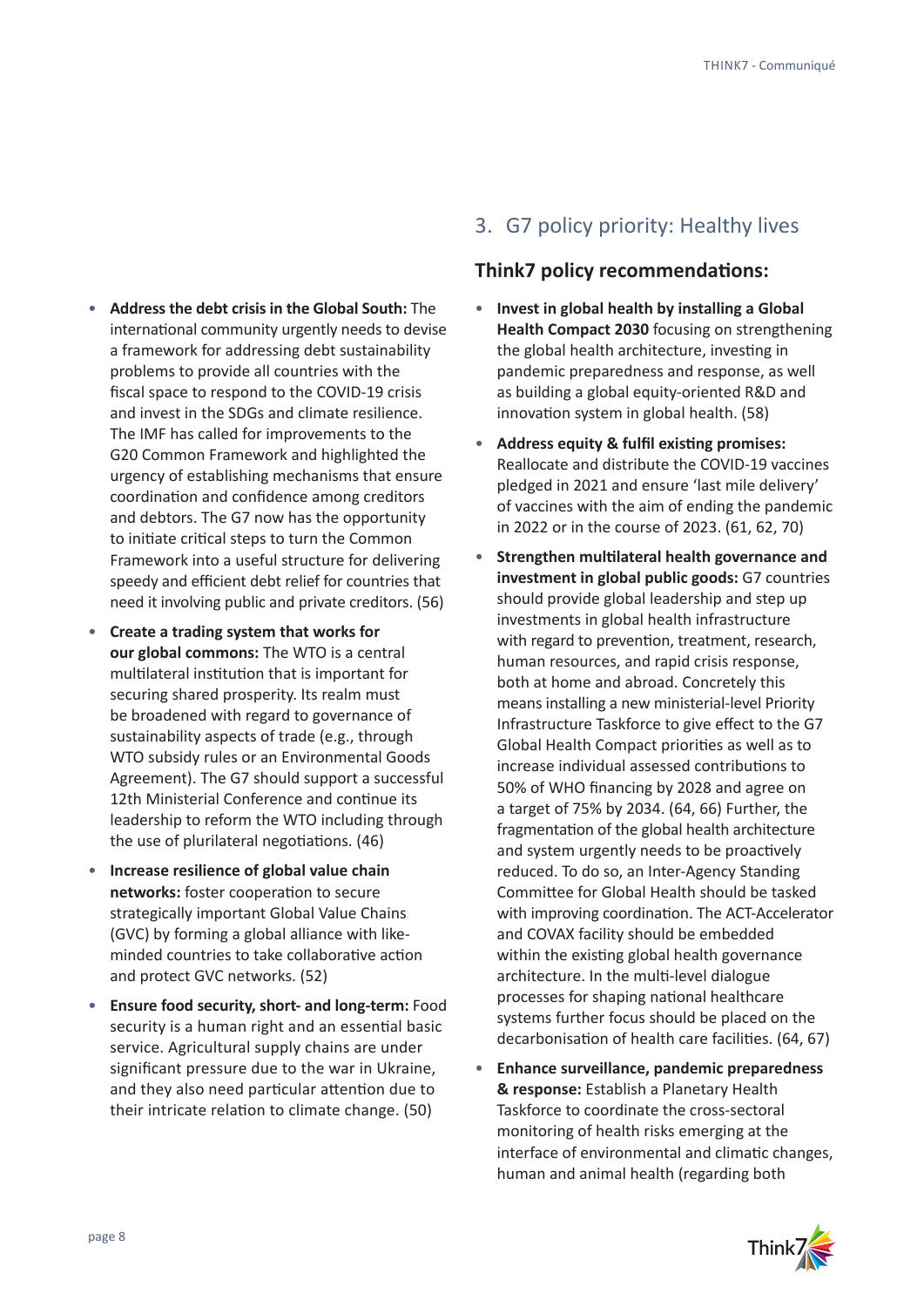physical and mental health) and the respective response activities. Special attention has to be paid to climate stabilising monitoring and response activities following a planetary health approach. (21, 59, 68, 69) Create new financing mechanisms that will both incentivise and encourage sustained investment in national, regional, and global pandemic preparedness and response capacities. (63, 64, 65) Further, arrange for the G7 Health and Environment Ministers Meeting to be held later in 2022 and hold an Inter-Ministerial Meeting of G7 Health, Finance, and Foreign Affairs in early 2023.

- **Spearhead a framework for multilevel research, development and innovation, including workforce development:** Implement a multilaterally organised R&D investment and agenda-setting framework for global health and spearhead the introduction of a joint quota of G7 members' national GDP for R&D funds in global health, administered through multilateral channels. This should further spur research, development and innovation for health in the fields of vaccines, diagnostics, and treatments, as well as target the development of social and institutional innovations that contribute to market shaping and societal diffusion. Further develop the mRNA hub and spokes-approach by the WHO towards a system of Global Pandemic Centres of Excellence, analogous to the CGIAR system, as centres for medical research and workforce development, vaccine production, distribution and delivery. (60, 66, 69)
- **Enhance transregional dialogue to achieve health targets:** Initiate a range of new transregional health dialogue series where G7 members can engage and identify priority areas jointly and stand in continuous dialogue with each other, jointly building transregional expertise and networks crucial for enhanced coordination in future crisis responses. (58)

# 4. G7 policy priority: Investment in a better future

- **Refresh the G7 approach to realise the opportunity of global sustainable development:**  The G7 has a crucial role to play in supporting the global sustainable development agenda, but not through sheer force of economic and financial dominance. Instead, it needs to lead with a two-pronged approach, lending all its supportive muscle to mobilize required forms of capital while also leading through the power of its own influential example. (37)
- **Lead by example to galvanize domestic implementation of the SDGs within all G7 countries:** The SDGs remain a multilaterally agreed frame of reference that can guide investments into a better future. Public spending, policies, and projects can be reviewed against their SDG contribution. (8, 38)
- **Explore new SDG funding sources:** The G7 should support innovative initiatives to develop new sources of funding, for example via a new global tax base with a minimal tax rate, a value added or a financial transaction tax. The G7 could spearhead efforts to align tax systems and incentives with SDG achievement, working closely with the G20 and other multilateral partners. (24, 29)
- **Dramatically expand sustainable development investments and align SDG financing:**  There is growing recognition that the global financing system is falling short in mobilizing urgently needed investments for sustainable development. To enable sustainable recoveries from COVID-19 and meet the goals set out in the Paris Agreement and the SDGs, multilateral financial architecture needs to be updated and the global financial system needs to be rewired. A sustainable global recovery needs to promote universal access to affordable clean energy, as well as the low-carbon energy transition and a transition to a circular economy across the

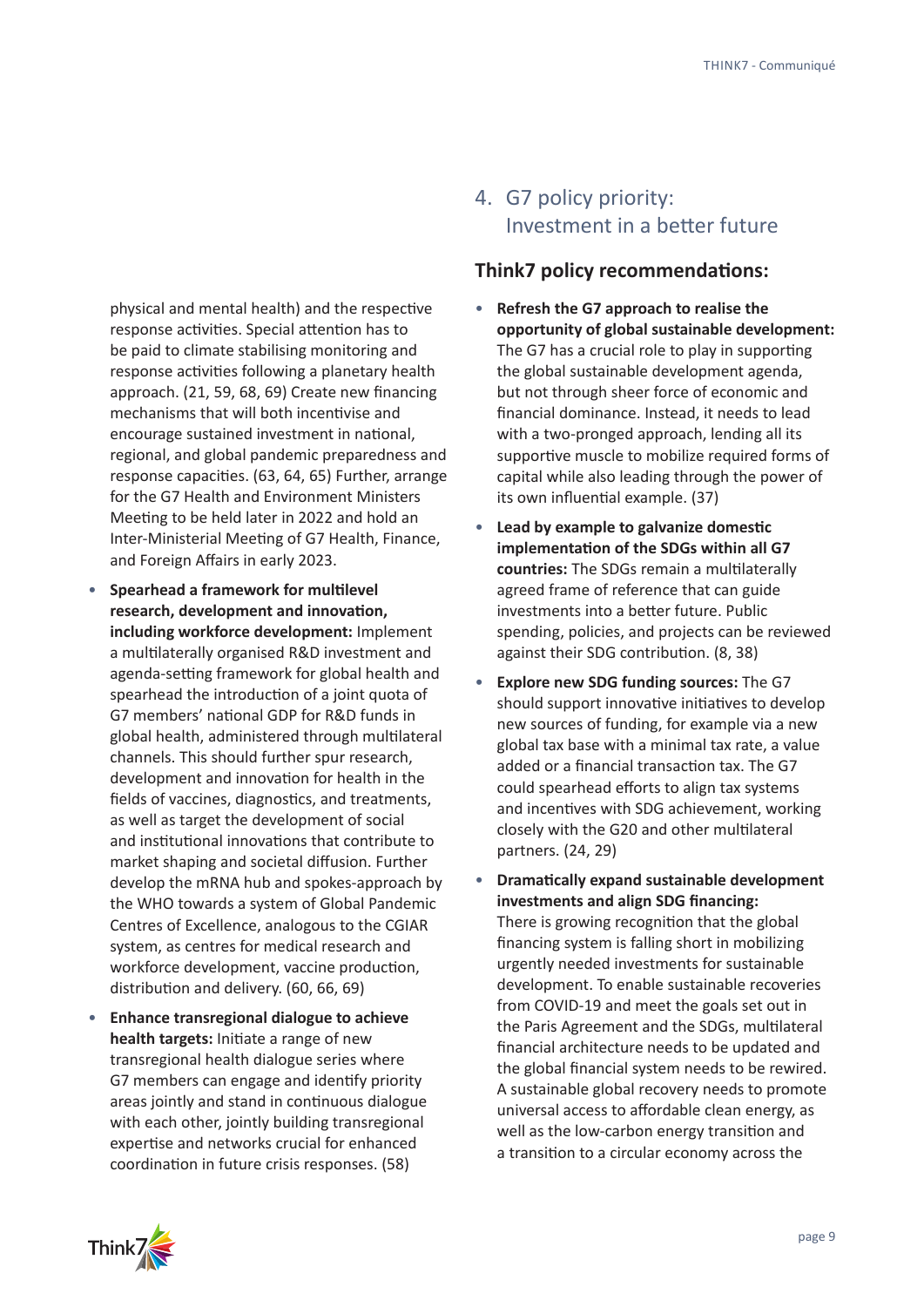world, which in turn requires the transfer of appropriate technologies to the Global South and the mobilisation of private finance. (54)

- **Assess the transformative power of cities in major macroeconomic forums.** Better coordination and interoperability of infrastructure investment plans across the globe is critical to rebalance increasingly unstable global urban systems. A new approach of infrastructure investment and financing needs to be activated as a driver for urbanisation within planetary boundaries, across the G7 and G20, e.g., through a coalition of the like-minded. (41)
- **Catalyse the adoption of infrastructure metastandards** by helping overcome some of the barriers that could limit the success of the metastandard initiatives (FAST-Infra and Blue Dot Network), by helping to align meta standards, leveraging common frameworks and standards within G7 development agencies, providing technical assistance and capacity development, and catalysing global engagement. (39, 45)
- **Seek G7 partnership with Africa:** Africa can be an increasingly important strategic partner amid the current geopolitical upheavals and the required energy transition. The G7 must continue to recognize Africa's potential roles in increasing the group's resilience by establishing respective dialogue and cooperation formats, focussed on health, climate and economic growth. In contrast to the G20 Compact with Africa, a G7 format can focus more on mutually beneficial aspects with lower entry barriers. (47)
- **Address the long-lasting scarring effect of learning losses:** During the pandemic, school closure averaged 48 weeks in G20 countries and reached 100 weeks in other countries. The impacts on individuals' productivity within and across countries should be assessed to identify effective recovery strategies. (53)
- **Support multilateral institutions to protect global commons:** The G7, as group of powerful nations, can provide top-level political impetus to the global agenda, focussed on the protection of global commons. (40) To that end, the G7 should address the decline in peace and invest in peacebuilding efforts, e.g., through reallocating funds, tracking progress, investing in gender equality and access to education, and supporting local and Indigenous people's views in a peace process. (42) In a similar vein, a proactive and people-centred strategy for addressing displacement reinforces the G7's role as bridgebuilder and mediator for peace and security. (43) Moreover, a "Global Resilience Council", with state- and non-state actors, may be considered. The GRC would complement the UN Security Council but focus on non-military crises. (44) The United Nations' role in the protection of global commons must continue to receive the full support of the G7 countries. This will require a financing reform that raises assessed contributions across the UN system, tweaks the formula for assessed contributions and reinforces mechanisms for penalising arrears. (48)

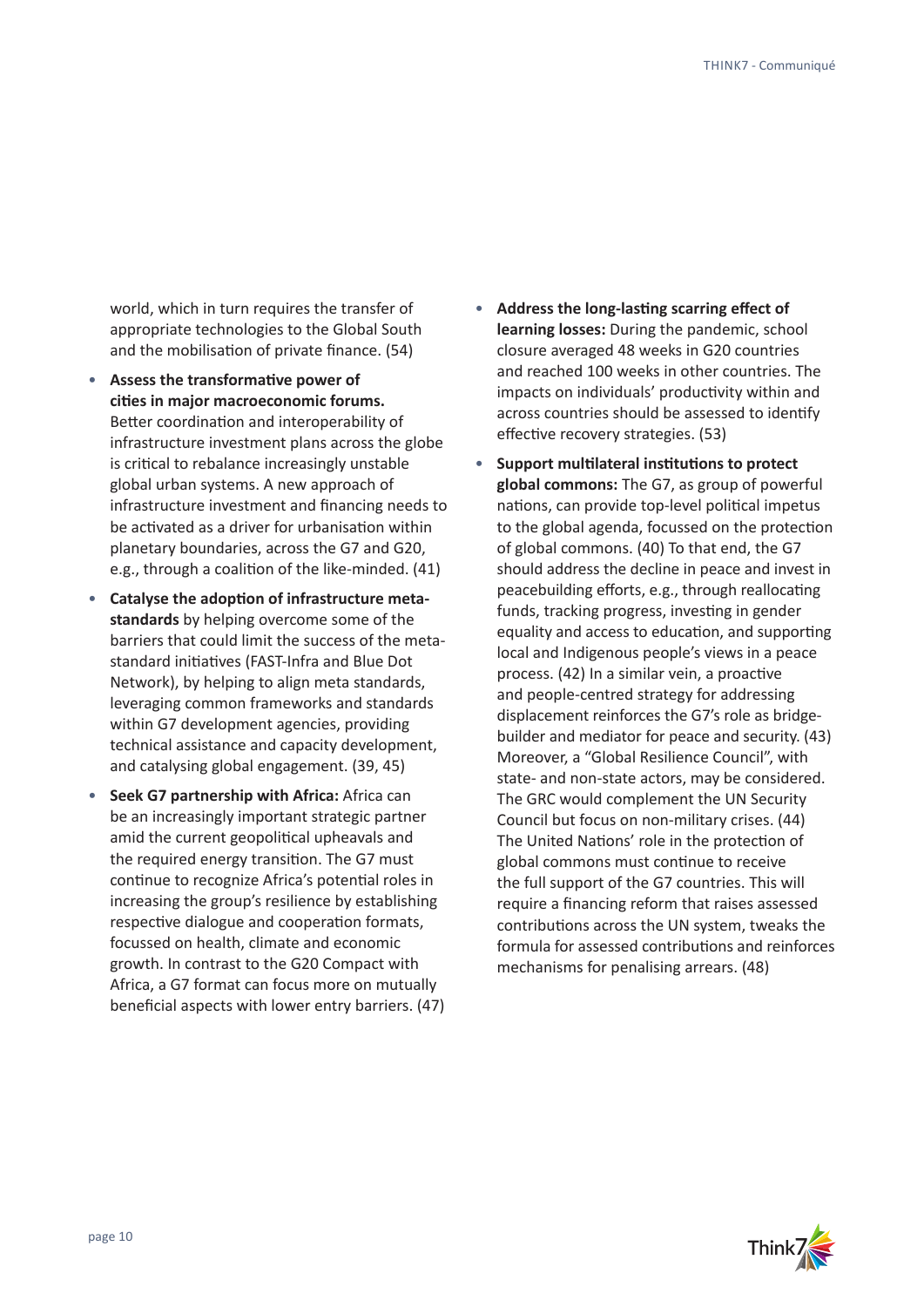## 5. G7 policy priority: Stronger together

#### **Think7 policy recommendations:**

- **Explore new pathways to local sustainable prosperity:** As liberal democracies, the G7 countries are characterized by active citizen participation and engagement. This can be leveraged to implement initiatives of citizenled prosperity measurement in order to create pathways and frameworks for sustainable prosperity in different locales, improving social solidarity and social cohesion. (26, 31)
- **Protect citizens:** Protecting the more vulnerable parts of the population is a prerequisite to managing transformation processes and the resulting structural changes, and to ensuring democratic participation. Such protection could be targeted, addressing families with small children (24), or be applied universally either through basic services or social protection floors. (23, 30, 34). Financing may be secured through funds using additional revenues from taxes targeted at reducing inequalities and climate change mitigation. (29, 30)
- **Empower citizens in the digital economy:** G7 countries should push for regulation that gives citizens true control over who has access to the personally identifiable data they create in the digital economy. (23, 32, 35) It should enable citizens, with the help of representatives, to set the terms under which their information can be used. Entities that want to use someone's personal data must access it only from a consumer-controlled data repository under agreed upon terms. Governments should establish "data commons". (28, 35)

• **Facilitate a just and equal transition:** G7 nations should pursue new forms of action to drive social value, cohesion and solidarity through greater peacebuilding processes that entail dialogue between various groups and institutions including educational institutions. (27, 36) Through collaboration, knowledge sharing, and co-production of solutions we can tackle the deeply connected and systemic crises of the 21<sup>st</sup> century.

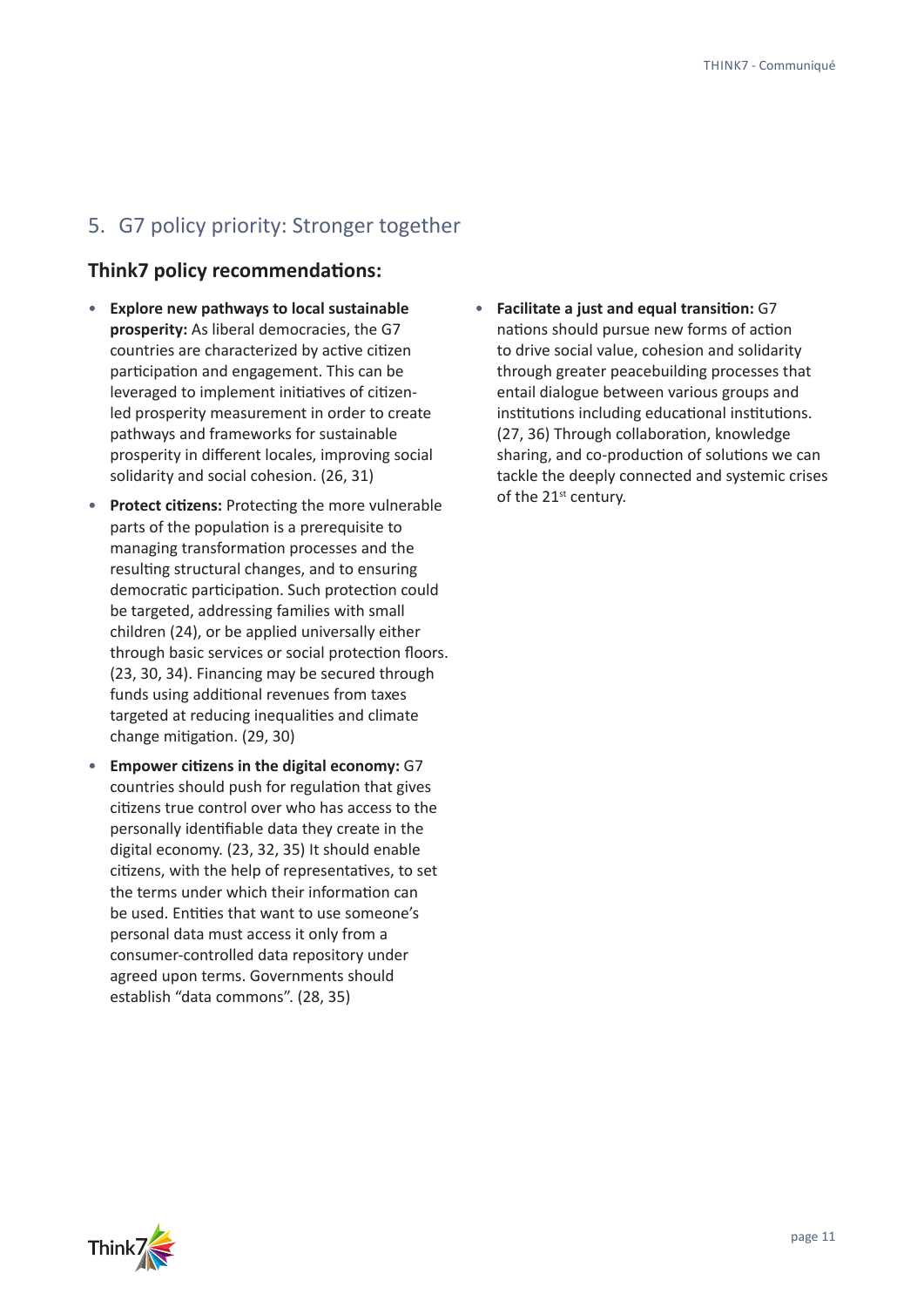# III. Think7 task forces: Issue papers & policy briefs

## Task Force **Climate and environment**

**Co-Chairs:** Daniela Jacob (Director, Climate Service Center Germany, Helmholtz-Zentrum Hereon), John Kirton (Director, G7 Research Group and G20 Research Group), Lindsay C. Stringer (Professor in Environment and Development, University of York)

#### **Issue paper:**

(1) Jacob, Daniela, John Kirton, and Lindsay C. Stringer. 2022. **"Saving the Planet"**. *Think7 Issue Paper: Climate and Environment.*

- (2) Leal-Arcas, Rafael. 2022. **"Creating an Effective, Legally Binding and Enforceable Climate Club."** *Think7 Policy Brief: Climate and Environment.*
- (3) Azhgaliyeva, Dina, Aidan Hollis, Thomas Pogge, Dil Rahut, and Yixin Yao. 2022. **"Financing a Green Future: The Energy Transition Mechanism (ETM) and the Green Impact Fund for Technology (GIFT)."** *Think7 Policy Brief: Climate and Environment.*
- (4) Deutz, Andrew. 2022. **"Aligning Climate and Biodiversity Finance."** *Think7 Policy Brief: Climate and Environment.*
- (5) Deutz, Andrew, Jack Bobo, and Robert Tansey. 2022. **"Reform Subsidies Harmful to Nature."**  *Think7 Policy Brief: Climate and Environment.*
- (6) Deutz, Andrew, and Andreas Hansen. 2022. **"Using Dept Conversations to Support the Sustainability Agenda."** *Think7 Policy Brief: Climate and Environment.*
- (7) Deutz, Andrew, Bruce McKenney, and Mark Lambrides. 2022. **"Accelerating Renewable Energy Deployment for Energy and Nature Security."** *Think7 Policy Brief: Climate and Environment.*
- (8) Elder, Mark. 2022. **"Using the SDGs to Realize the G7's 'Green Revolution That Creates Jobs.'"**  *Think7 Policy Brief: Climate and Environment.*
- (9) Fung, Mei Lin, Ilan Chabay, Pedro Ahlers, Jesus Crespo Cuaresmo, John Aston, David Roos, and Navroop Sahdev. 2022. **"Community Climate Clubs to Motivate and Support Personal Action for an Equitable World."** *Think7 Policy Brief: Climate and Environment.*
- (10) Fyson, Claire, Bill Hare, Tabea Lissner, Andrzej Ancygier, Marie-Camille Attard, and Jonas Hörsch. 2022. **"The G7 Need to Step up Climate Ambition, Action and Finance."** *Think7 Policy Brief: Climate and Environment.*
- (11) Hanumankar, HR, Dil Rahut, Dina Azhgaliyeva, and Yixin Yao. 2022. **"Food-Climate Nexus: The Need for an International Small Holder Farmers' Agribusiness Consortium."** *Think7 Policy Brief: Climate and Environment.*
- (12) Luiken, Maike, and Alpeh Shah. 2022. **"Scaling Climate Goals through the Use of Technical Experts & Digital Technical Knowledge Commons."** *Think7 Policy Brief: Climate and Environment.*
- (13) Meinel, Christoph, Mei Lin Fung, and Maxim Asjoma. 2022. **"Clean-IT: Policies to Support Energy-Efficient Digital Systems."** *Think7 Policy Brief: Climate and Environment.*
- (14) Michaelowa, Axel, Philipp Censkowsky, Clara Brandi, Michele Stua, Sonja Peterson, Mei Lin Fung, Colin Nolden, Ingo Venzke, and Tim Banning. 2022. **"Towards an Inclusive Alliance with a Balance of Carrots and Sticks."** *Think7 Policy Brief: Climate and Environment.*
- (15) Pelluchon, Corine. 2022. **"Food and Agriculture."** *Think7 Policy Brief: Climate and Environment.*
- (16) Rahut, Dil, Dina Azhgaliyeva, and Yixin Yao. 2022. **"Biodiversity Protection through Reward Mechanisms and Governance."** *Think7 Policy Brief: Climate and Environment.*

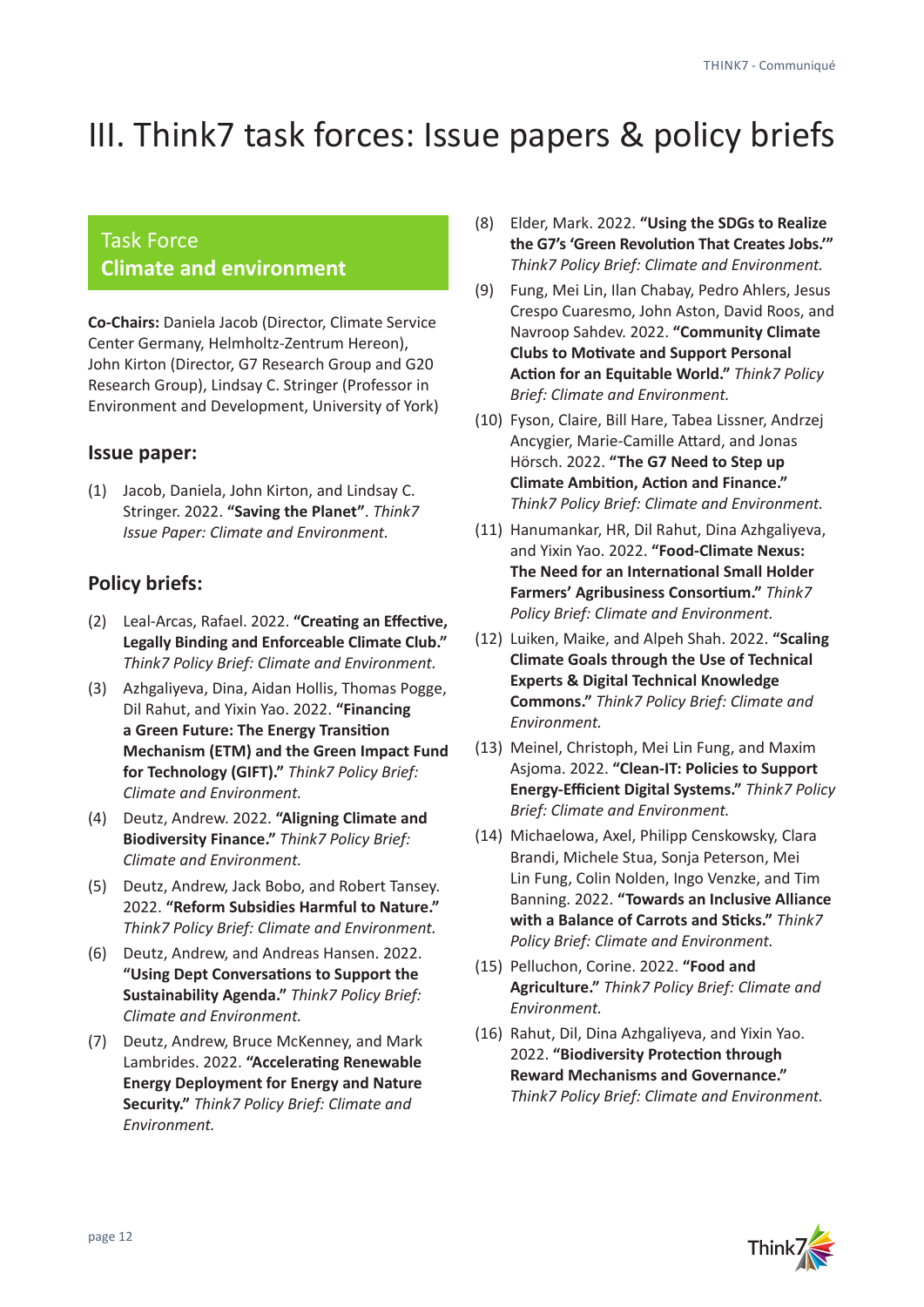- (17) Redonda, Agustin, Christian von Haldenwang, and Ronald Steenblik. 2022. **"G7 Countries Must Urgently Phase out Fossil Fuel Subsidies."**  *Think7 Policy Brief: Climate and Environment.*
- (18) Schoderer, Mirja, Henry Bittig, Françoise Gaill, Kristina Gjerde, Sheila JJ Heymans, Birgit Klein, David Obura, Torsten Thiele, Sebastian Unger, Martin Visbeck, and Anna-Katharina Hornidge. 2022. **"Safeguarding the Blue Planet – Eight Recommendations to Sustainably Use and Govern the Ocean and Its Resources."** *Think7 Policy Brief: Climate and Environment.*
- (19) Singh, Tamara, Mei Lin Fung, Eileen Murray, Anthony Lacavaro, Matthew Gamser, Brian Omwenga, Ndemo Bitange, and Homi Kharas. 2022. **"Global Public-Private Digital Utilities for MSME Recovery and Transition."** *Think7 Policy Brief: Climate and Environment.*
- (20) Sung, Michael, Mei Lin Fung, Ndemo Bitange, and Brian Omwenga. 2022. **"Central Bank Digital Currency for Climate-COVID-Related Transition to Digital Africa."** *Think7 Policy Brief: Climate and Environment.*
- (21) Voss, Maike, Sophie Gepp, and Sabine Baunach. 2022a. **"Climate Change and Health."**  *Think7 Policy Brief: Climate and Environment.*
- (22) Warren, Brittaney. 2022. **"Nature-Based Solutions for Climate Change."** *Think7 Policy Brief: Climate and Environment.*

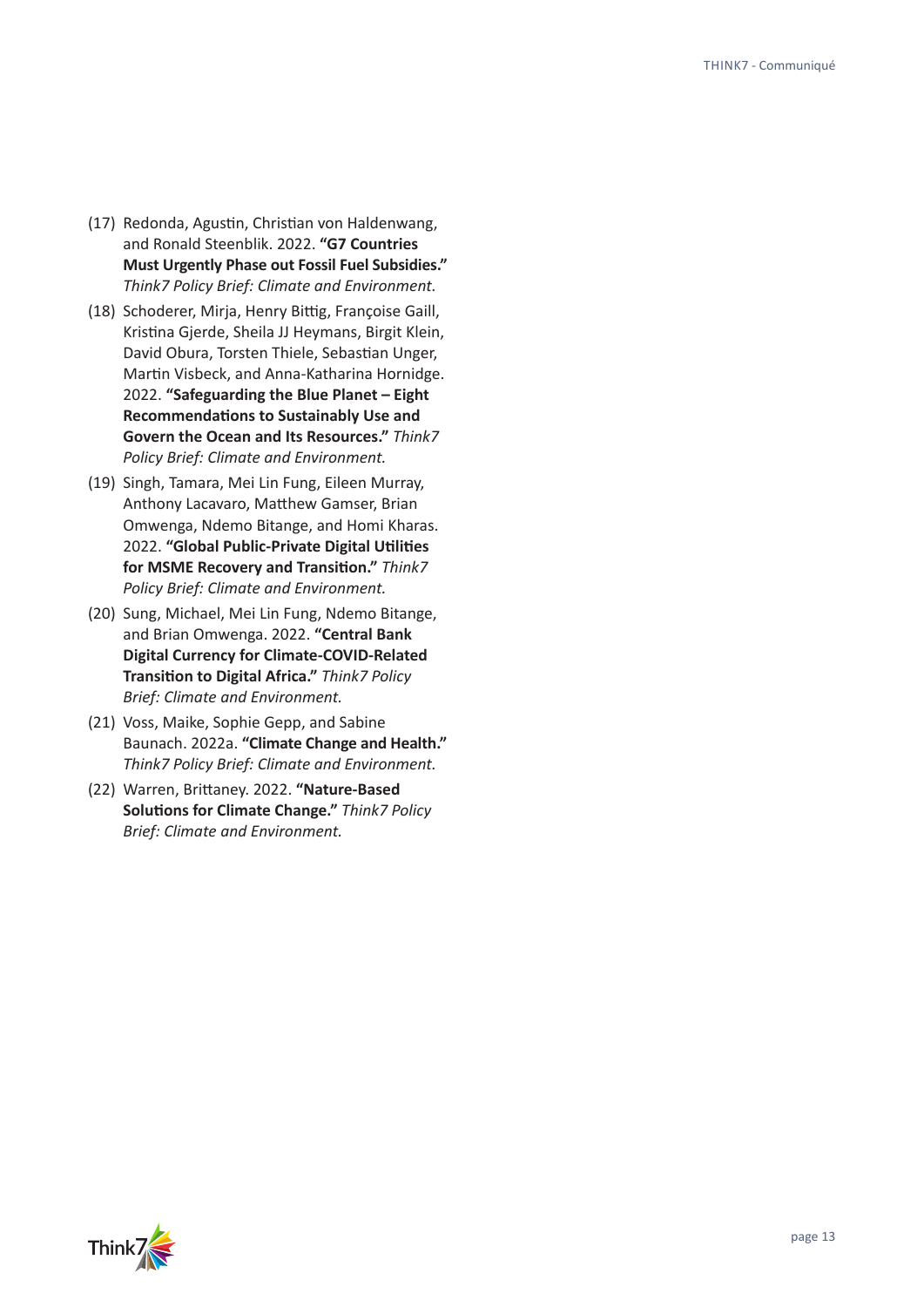## Task Force **Social cohesion, economic transformation and open societies**

**Co-Chairs:** Franco Bruni (Vice-President, ISPI, and Co-Head, Centre on Europe and Global Governance), Henrietta L. Moore (Founder and Director, Institute for Global Prosperity), Dennis J. Snower (President, Global Solutions Initiative, and Professor of Macroeconomics and Sustainability, Hertie School)

#### **Issue paper:**

(23) Moore, Henrietta L., Dennis J. Snower, and Franco Bruni. 2022. **"Social Cohesion, Economic Transformation and Open Societies."** *Think7 Issue Paper: Social Cohesion, Economic Transformation and Open Societies.*

- (24) Blofield, Merike, Jorge Cuartas, Fernando Filgueira, Juliana Martíenz Franzoni, and Diego Sánchez-Ancochea. 2022. **"Towards a Global Universal Basic Income for Children."**  *Think7 Policy Brief: Social Cohesion, Economic Transformation and Open Societies.*
- (25) Boehl Gutierrez, Mauricio, Vidya Diwakar, Andrew Shepherd, and Alexia Faus Onbargi. 2022. **"A Socially Just Transformation through Integrated Social Protection plus Programming."** *Think7 Policy Brief: Social Cohesion, Economic Transformation and Open Societies.*
- (26) Dirksen, Jakob, Katharina Lima de Miranda, and Richard Wike. 2022. **"Towards Economic and Social Prosperity Measurement beyond GDP."** *Think7 Policy Brief: Social Cohesion, Economic Transformation and Open Societies.*
- (27) Eke-Schneider, Burcu. 2022. **"Micro-Level Peacebuilding Methods for a Just and Sustainable Urban Transformation Process."**  *Think7 Policy Brief: Social Cohesion, Economic Transformation and Open Societies.*
- (28) Fung, Mei Lin, Declan Kirrane, Kurt Zatloukal, Peter Taylor, Andrew Seely, and Evgueni Loukipoudis. 2022. **"Digital Utilities for Scientific Research towards an Equitable World."** *Think7 Policy Brief: Social Cohesion, Economic Transformation and Open Societies.*
- (29) Grimalda, Gianluca. 2022. **"Establishing a Global Social Protection Fund from Revenues of Global Taxation."** *Think7 Policy Brief: Social Cohesion, Economic Transformation and Open Societies.*
- (30) Lanz, Hajo, and Michael Cichon. 2022. **"Policy and Fiscal Space for Universal Social Protection."** *Think7 Policy Brief: Social Cohesion, Economic Transformation and Open Societies.*
- (31) Moore, Henrietta L., Fabio Battaglia, Rayhaan Lorgat, and Katrina Moseley. 2022. **"Prosperity Index."** *Think7 Policy Brief: Social Cohesion, Economic Transformation and Open Societies.*
- (32) Moore, Henrietta L., Andrew Percy, Rayhaan Lorgat, and Katrina Moseley. 2022a. **"Data Citizenship."** *Think7 Policy Brief: Social Cohesion, Economic Transformation and Open Societies.*
- (33) Moore, Henrietta L., Andrew Percy, Rayhaan Lorgat, and Katrina Moseley. 2022b. **"Universal Contributions."** *Think7 Policy Brief: Social Cohesion, Economic Transformation and Open Societies.*
- (34) Moore, Henrietta L., Andrew Percy, Rayhaan Lorgat, and Katrina Moseley. 2022c. **"Universal Protections."** *Think7 Policy Brief: Social Cohesion, Economic Transformation and Open Societies.*
- (35) Snower, Dennis J., and Paul Twomey. 2022. **"Implementing an Individual-Empowered Data Governance Regime."** *Think7 Policy Brief: Social Cohesion, Economic Transformation and Open Societies.*
- (36) Spours, Ken, and Paul Grainger. 2022. **"The Roles and Relationships of Higher Education in Supporting Economic Recovery and the Just Transition."** *Think7 Policy Brief: Social Cohesion, Economic Transformation and Open Societies.*

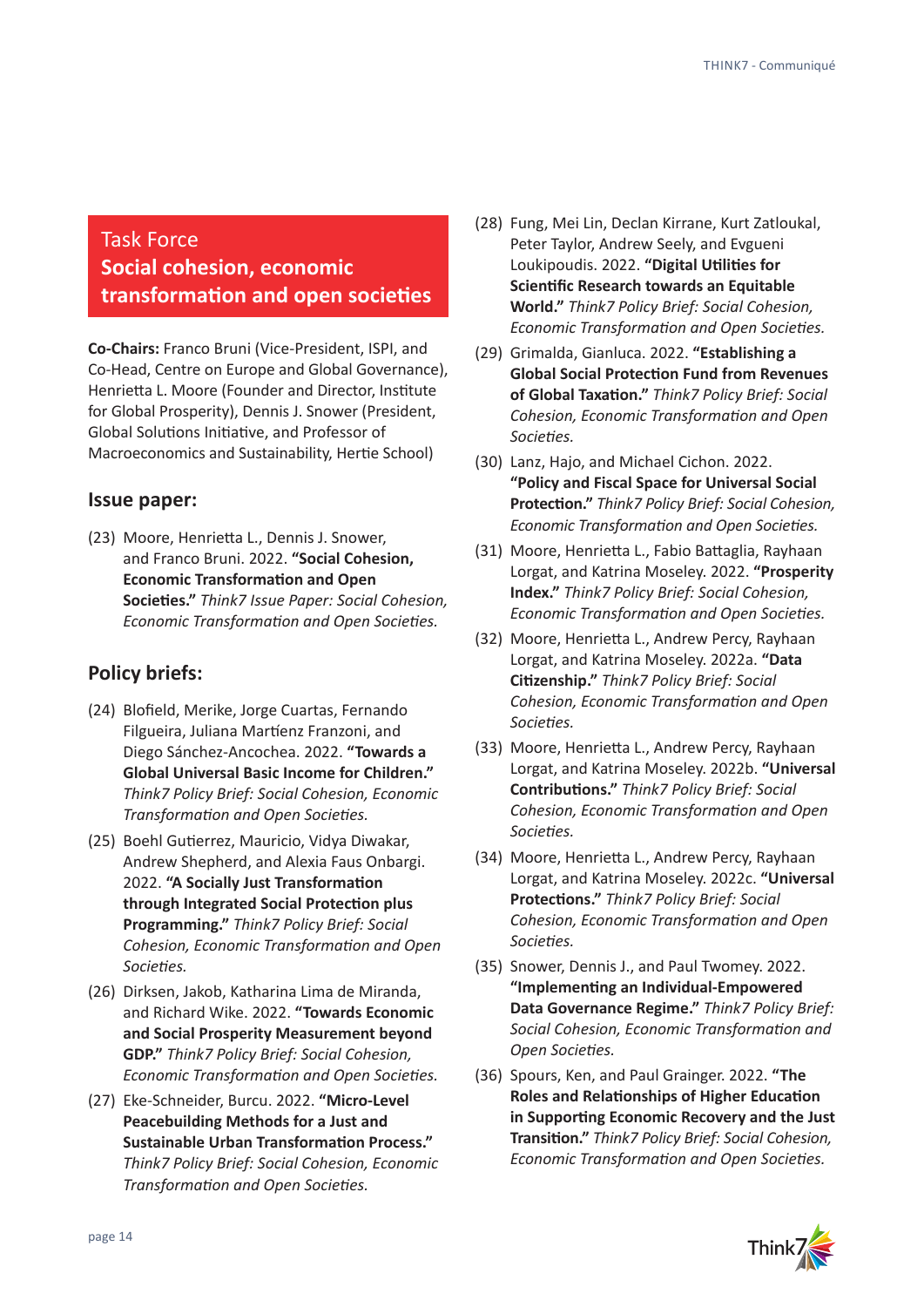# Task Force **Shaping international cooperation for the global common good**

**Co-Chairs:** Christian Kastrop (Fellow, Global Solutions Initiative, and former State Secretary), John W. McArthur (Director, Center for Sustainable Development, Brookings), Sébastien Treyer (Executive Director, IDDRI)

#### **Issue paper:**

(37) Kastrop, Christian, John W. McArthur, and Sébastien Treyer. 2022. **"Ramping up Investments in a Better Future: The Need for a Refreshed G7 Approach to Realize the Opportunity of Global Sustainable Development."** *Think7 Issue Paper: International Cooperation.*

- (38) Alexandroff, Alan, Colin I. Bradford, and Philipp Bien. 2022. **"Identifying 'Impact Hubs' for Agenda 2030 and G7 Commitment to Agenda 2030 'Policy Tags' (SDG Tags)."** *Think7 Policy Brief: International Cooperation.*
- (39) Badran, Mona Farid. 2022. **"Finding Solutions to Common Digital Economy Challenges under Germany's G7 Presidency."** *Think7 Policy Brief: International Cooperation.*
- (40) Beisheim, Marianne, Axel Berger, Lars Brozus, Adolf Kloke-Lesch, Ronja Scheler, and Weinlich Silke. 2022. **"The G7 and Multilateralism in Times of Aggression: Maintaining and Strengthening Cooperative and Inclusive Approaches for the Global Common Good."**  *Think7 Policy Brief: International Cooperation.*
- (41) Buchoud, Nicolas J. A., Xueimei Bai, Milindo Chakrabarti, Michael Cohen, Edoardo Croci, Paramita Dey, Christian von Haldenwang, Holger Kuhle, Michael Keith, Susan Parnell, and Martin van der Pütten. 2022. **"The Transformative Power of Cities to Support Multilateralism and the Agenda 2030 in Post-Covid G7/G20."** *Think7 Policy Brief: International Cooperation.*
- (42) Dobson, Sonja. 2022. **"G7 Investment in Peacebuilding for the Global Common Good."**  *Think7 Policy Brief: International Cooperation.*
- (43) Etzold, Benjamin, Martin Wagner, and Caitlin Katsiaficas. 2022. **"People First - New Solutions to the Challenge of Displacement."** *Think7 Policy Brief: International Cooperation.*
- (44) Kostakos, Georgios, and Harris Gleckman. 2022. **"A Global Resilience Council as a 'UN Security Council' for Human Security Issues like Climate and Pandemics."** *Think7 Policy Brief: International Cooperation.*
- (45) Losos, Elizabeth, and T. Robert Fetter. 2022. **"Fostering a Common Approach to Sustainable and Quality Infrastructure."** *Think7 Policy Brief: International Cooperation.*
- (46) Mildner, Stormy, Claudia Schmucker, Clara Brandi, Anja von Moltke, Marianne Schneider-Petsinger, Jeffrey J. Schott, and Davide Tentori. 2022. **"WTO 2.0 - Making the Multilateral Trading System Fit for the 21st Century and How the G7 Can Help."** *Think7 Policy Brief: International Cooperation.*
- (47) Spanaus, Caroline, Nora Kiefer, Rhoda Berger, Eric Neumeister, and Joyce Treptow. 2022. **"A Seat at the Table - A G7 Partnership with Africa."** *Think7 Policy Brief: International Cooperation.*
- (48) Weinlich, Silke, Nilima Gulrajani, and Sebastian Haug. 2022. **"Reinforcing United Nations Funding: How the G7 Can Strengthen Multilateralism."** *Think7 Policy Brief: International Cooperation.*

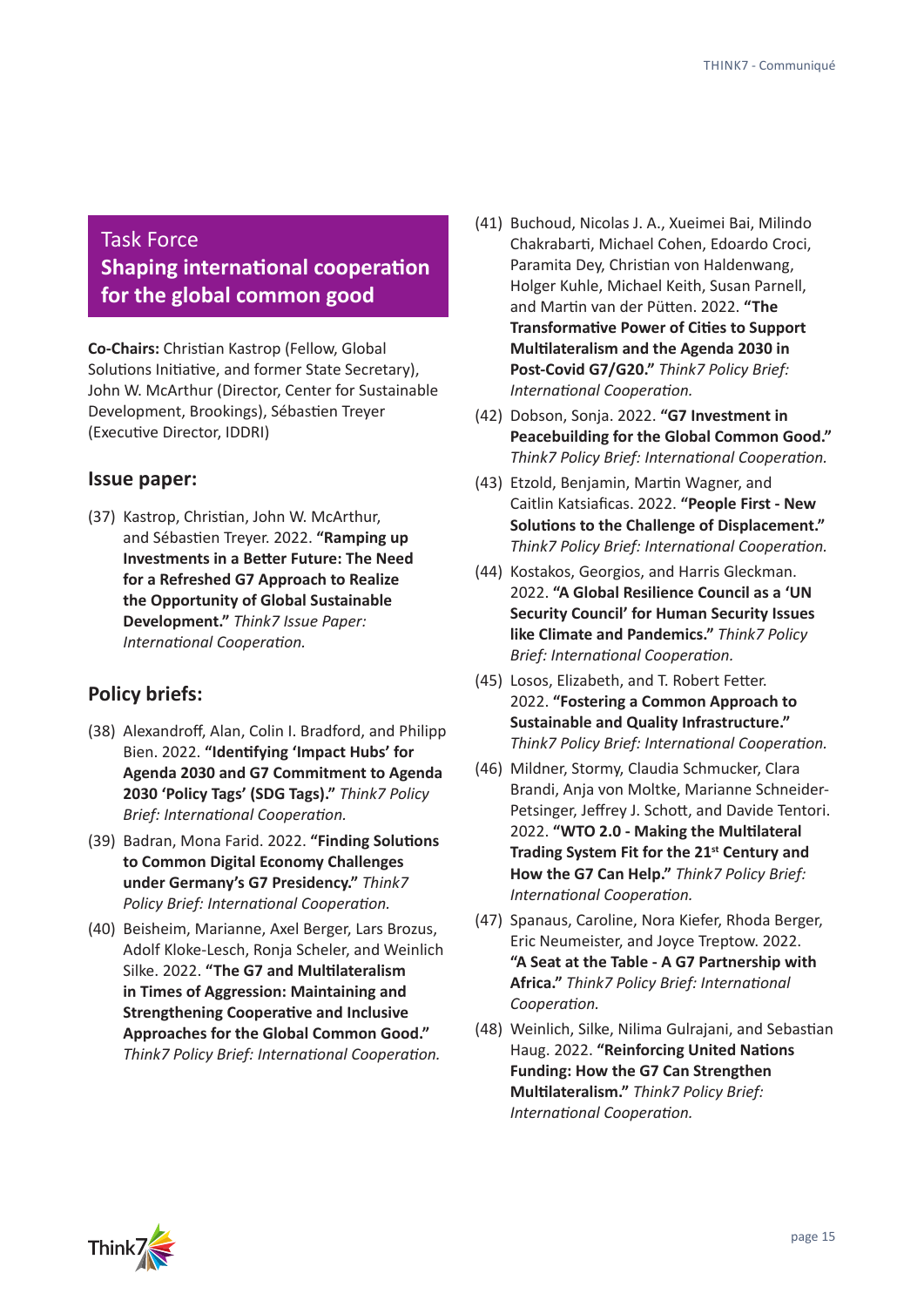## Task Force **Sustainable economic recovery**

**Co-Chairs:** Tetsushi Sonobe (Dean and CEO, Asian Development Bank Institute), Paola Subacchi (Professor of International Economics, Global Policy Institute at Queen Mary, University of London), Ulrich Volz (Professor of Economics, SOAS University of London, and Senior Fellow, German Development Institute / Deutsches Institut für Entwicklungspolitik (DIE)

#### **Issue paper:**

(49) Sonobe, Tetsushi, Paola Subacchi, and Ulrich Volz. 2022. **"Sustainable economic recovery."**  *Think7 Issue Paper: Sustainable Economic Recovery.*

- (50) Akman, Mehmet Sait, Fabrizio Botti, Clara Brandi, Michael Brüntrup, Markus Dietrich, Ilaria Espa, Andreas Freytag, Robert Koopman, Stormy Mildner, and Bettina Rudloff. 2022. **"Sustainable and Resilient Agricultural Value Chains: Addressing Multiple Vulnerabilities with a New Partnership Approach."** *Think7 Policy Brief: Sustainable Economic Recovery.*
- (51) Beirne, John, Nicola Bilotta, Mei Lin Fung, and Tamara Singh. 2022. **"Central Bank Digital Currencies: Governance, Interoperability, and Inclusive Growth."** *Think7 Policy Brief: Sustainable Economic Recovery.*
- (52) Jeong, Daehee, and Joowon Yoon. 2022. **"Looking for a Possible Locomotive to Lead International Trade."** *Think7 Policy Brief: Sustainable Economic Recovery.*
- (53) King, Elizabeth M., Daniel Suryadarma, Michelle Kaffenberger, Dieter Dohmen, and Tetsushi Sonobe. 2022. **"Building Resilient Education Systems to Mitigate the Adverse Effects of COVID-19 and Future Disruptions of Learning."** *Think7 Policy Brief: Sustainable Economic Recovery.*
- (54) Shehabi, Manal, Frank Jotzo, Linda Arthur, Derek Hondo, Moekti Handajani Soejachmoen, and Tetsushi Sonobe. 2022. **"International Partnerships for Circular Economy, Energy Transition, and Investment."** *Think7 Policy Brief: Sustainable Economic Recovery.*
- (55) Subacchi, Paola, David Vines, John Beirne, Andy Filardo, Mei Lin Fung, Alicia Garcia Herrero, Simone Romano, Mina Tokosz, and Paul van den Noord. 2022. **"Keeping the World on Track: Dealing with Short-Term Emergency and Pursuing Longer-Term Objectives."** *Think7 Policy Brief: Sustainable Economic Recovery.*
- (56) Volz, Ulrich, Kathrin Berensmann, Sara Burke, Kevin P. Gallagher, Stephany Griffith-Jones, Martin Kessler, and Irene Monasterolo. 2022. **"Addressing the Debt Crisis in the Global South: Debt Relief for Sustainable Recoveries."** *Think7 Policy Brief: Sustainable Economic Recovery.*
- (57) Volz, Ulrich, Kathrin Berensmann, Stephany Griffith-Jones, Anthony Lacavaro, and Irene Monasterolo. 2022. **"Scaling up Sustainable Finance to Enable Sustainable Economic Recoveries."** *Think7 Policy Brief: Sustainable Economic Recovery.*

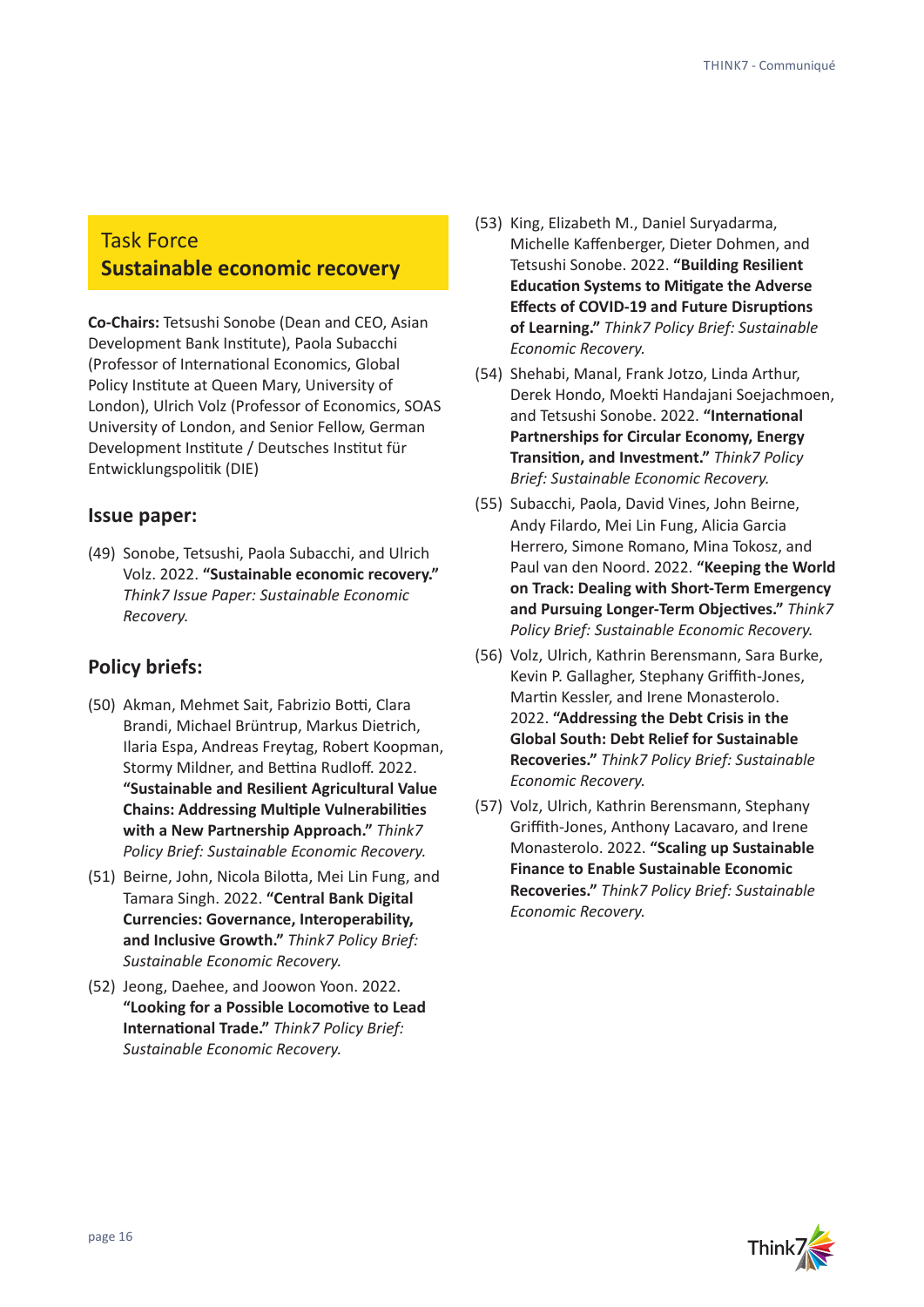## Task Force **Global health**

**Co-Chairs:** Githinji Gitahi (Group Chief Executive Officer, Amref Health Africa), Anna-Katharina Hornidge (Director, German Development Institute / Deutsches Institut für Entwicklungspolitik (DIE), Ilona Kickbusch (Director, Global Health Centre, Graduate Institute Geneva)

#### **Issue paper:**

(58) Kickbusch, Ilona, Anna-Katharina Hornidge, Githinji Gitahi, and Adam Kamradt-Scott. 2022. **"G7 Measures to Enhance Global Health Equity and Security"**. *Think7 Issue Paper: Global Health.*

- (59) Bright, Rick, Rebecca Katz, and Bruce Gellin. 2022. **"G7: Data for Pandemic Preparedness."**  *Think7 Policy Brief: Global Health.*
- (60) Doherty, Matthew, and Rohit Malpani. 2022. **"Why and How the G7 Can Respond to the Public Health Crisis of Drug-Resistant Infections."** *Think7 Policy Brief: Global Health.*
- (61) Fidler, David. 2022. **"Democracy, Global Health, and the Group of 7."** *Think7 Policy Brief: Global Health.*
- (62) Gitahi, Githinji, María del Rocío Sáenz Madrigal, and K. Srinath Reddy. 2022. **"Ending Vaccine Inequity and Injustice."** *Think7 Policy Brief: Global Health.*
- (63) Glassman, Amanda, and Eleni Smitham. 2022. **"A Package of Reforms for Financing Pandemic Preparedness and Response."**  *Think7 Policy Brief: Global Health.*
- (64) Kamradt-Scott, Adam, Ilona Kickbusch, Maike Voss, and Sophie Gepp. 2022. **"Renewing the Global Health Architecture & Financing for the 21st Century."** *Think7 Policy Brief: Global Health.*
- (65) Ricciardi, Walter, and Marta Lomazzi. 2022. **"Investing in Preparedness and Public Health Infrastructures."** *Think7 Policy Brief: Global Health.*
- (66) Soucat, Agnès, Louis Pizarro, and Michel Kazatchkine. 2022. **"Human Resources for Health in a Globalized World."** *Think7 Policy Brief: Global Health.*
- (67) Stolpe, Michael. 2022. **"How the G7 Can Use Patent Buyouts to Help the World Win the Race against Coronavirus Mutations."** *Think7 Policy Brief: Global Health.*
- (68) Strupat, Christoph, Liz Grant, Maike Voss, Katharina Molitor, Sophie Gepp, Alexia Faus Onbargi, Saravanan Subramanian, and Anna-Katharina Hornidge. 2022. **"Global Transformation towards Planetary Health."**  *Think7 Policy Brief: Global Health.*
- (69) Taylor, Peter, Anna-Katharina Hornidge, Melissa Leach, Hayley MacGregor, Ali Mehdi, and Mei Lin Fung. 2022. **"Research, Evidence and Learning - the Need for a Global Infrastructure."** *Think7 Policy Brief: Global Health.*
- (70) Yates, Robert. 2022. **"Universal Health Coverage and Global Public Goods Financing: How Can the G7 Fulfil Its Universal Health Commitments in the Aftermath of COVID-19?"** *Think7 Policy Brief: Global Health.*

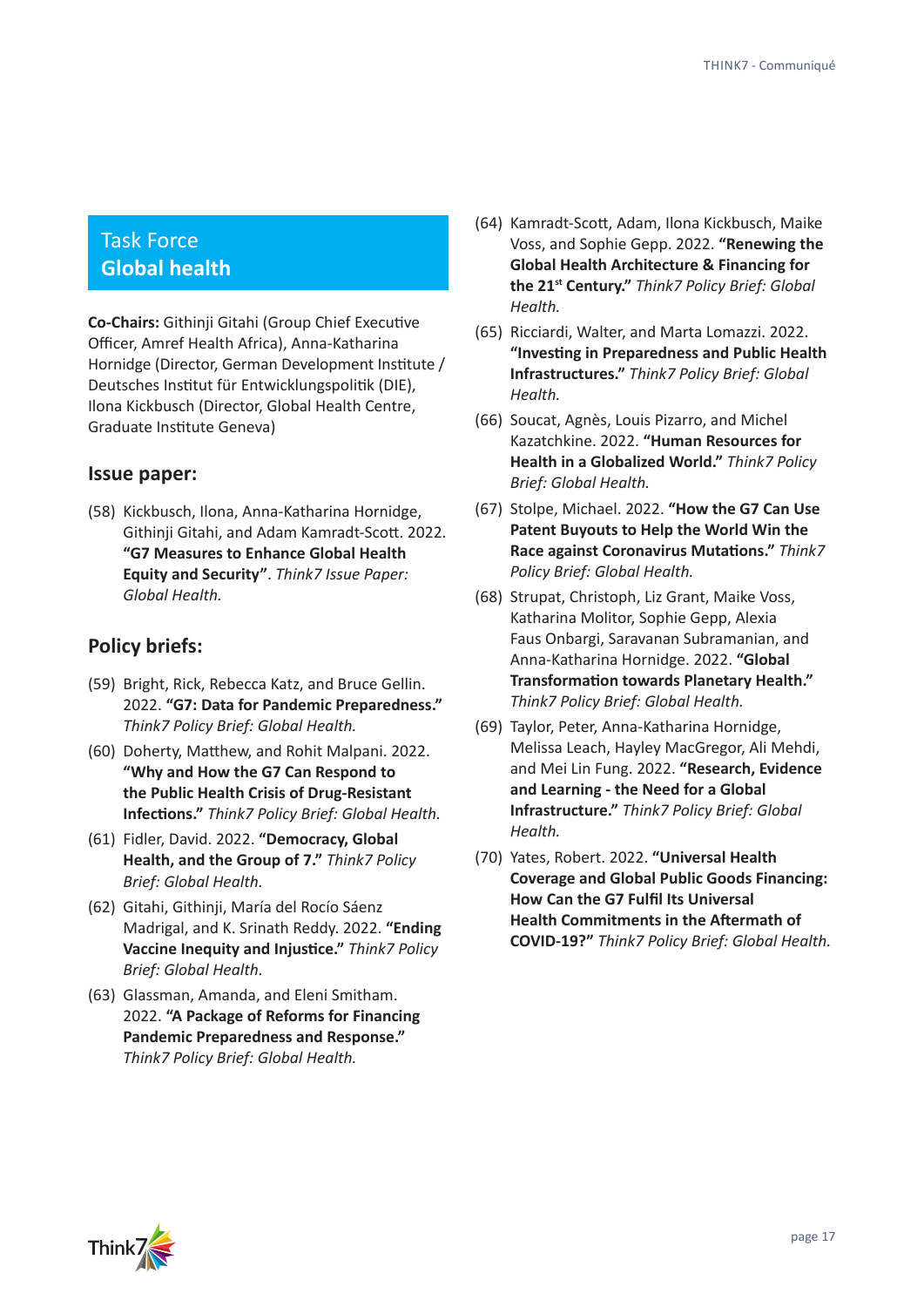THINK7 - Communiqué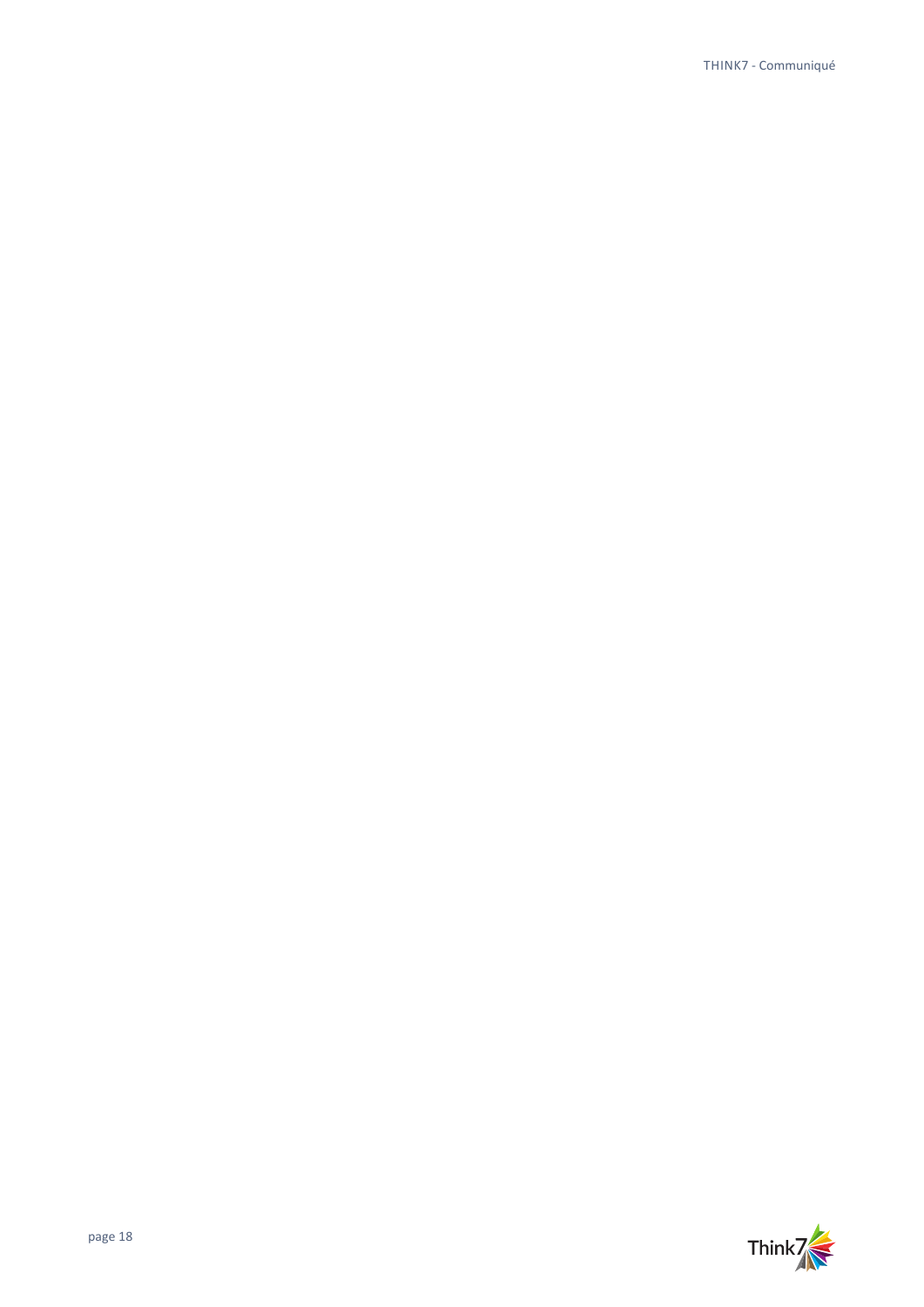

The Think7 engagement group under the German G7 presidency 2022 is jointly chaired by the Global Solutions Initiative and the German Development Institute / Deutsches Institut für Entwicklungspolitik (DIE) as mandated by the German Federal Chancellery.



www.global-solutions-initiative.org www.die-gdi.de



Entwicklungspolitik

German Development Institute



This publication has been published under the Creative Commons License CC BY-ND 4.0. You are free to copy and redistribute the material in any medium or format for any purpose, even commercially. The licensor cannot revoke these freedoms as long as you follow the license terms:

Attribution — You must give appropriate credit, provide a link to the license, and indicate if changes were made. You may do so in any reasonable manner, but not in any way that suggests the licensor endorses you or your use.

No Derivatives — If you remix, transform, or build upon the material, you may not distribute the modified material.

No additional restrictions — You may not apply legal terms or technological measures that legally restrict others from doing anything the license permits.

Deutsches Institut für Entwicklungspolitik gGmbH Tulpenfeld 6 D-53113 Bonn Publisher: